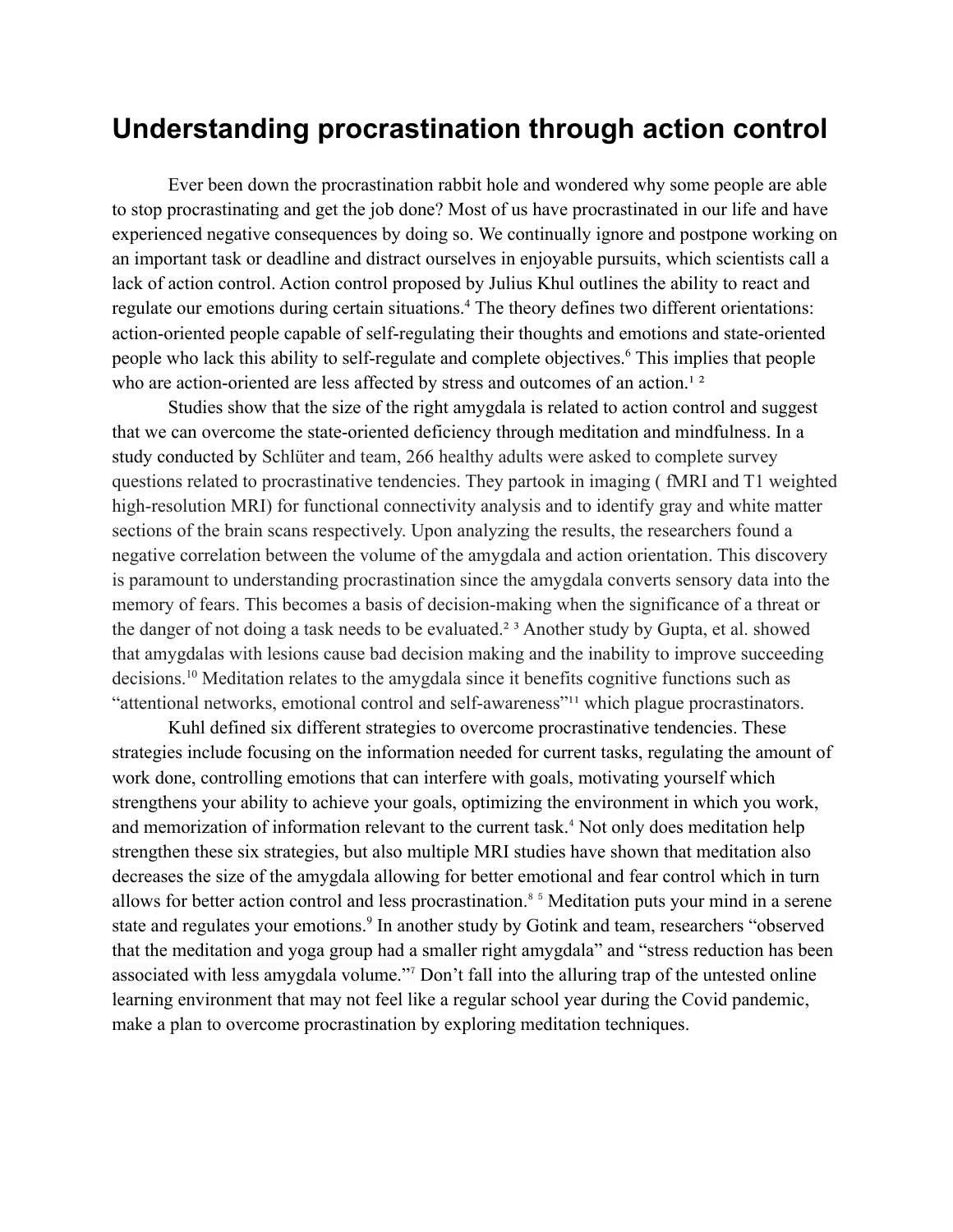## **References**

[1] Menec, V.H. et al. (1994). Action Control, Motivation, and Academic Achievement. Retrieved from https://files.eric.ed.gov/fulltext/ED368991.pdf

[2] Schlüter, C. et al. (2018). The Structural and Functional Signature of Action Control. Retrieved from https://www.researchgate.net/publication/327081215 The Structural and Functional Signature of Action Control

[3] Thye, M. et al. (2016). Meditation and Procrastination. Retrieved from https://www.researchgate.net/publication/310742411 Meditation and Procrastination

[4] Kuhl, J. (1984). Volitional Aspects of Achievement Motivation and Learned Helplessness: Toward a Comprehensive Theory of Action Control. Retrieved from https://www.sciencedirect.com/science/article/pii/B9780125414135500073

[5] Powell, A. (2018). Researchers study how it seems to change the brain in depressed patients. Retreived from https://news.harvard.edu/gazette/story/2018/04/harvard-researchers-study-how-mindfulness-may -change-the-brain-in-depressed-patients/

[6] Kuhl, J. (2008). A Theory of Self-regulation: Action versus State Orientation,

Self-discrimination, and Some Applications. Retrieved from

https://www.researchgate.net/publication/229629660 A Theory of Self-regulation Action vers us State Orientation Self-discrimination and Some Applications#:~:text=Interindividual%20d ifferences%20in%20volition%20have,theory%20(Kuhl%2C%201992)%20.&text=...-,The%20th eory%20specifies%20psychological%20processes%20that%20execute%20an%20intention%2C %20defend,%2C%20%26%20Koole%2C%202006).

[7] Gotink, R. et al. (2018). Meditation and yoga practice are associated with smaller right amygdala volume: the Rotterdam study. Retrieved from https://link.springer.com/article/10.1007/s11682-018-9826-z#:~:text=Discussion,compared%20t o%20those%20not%20practicing.

[8] Innes, K. et al. (2016). Effects of Meditation versus Music Listening on Perceived Stress, Mood, Sleep, and Quality of Life in Adults with Early Memory Loss: A Pilot Randomized Controlled Trial. Retrieved from

https://www.ncbi.nlm.nih.gov/pmc/articles/PMC5649740/